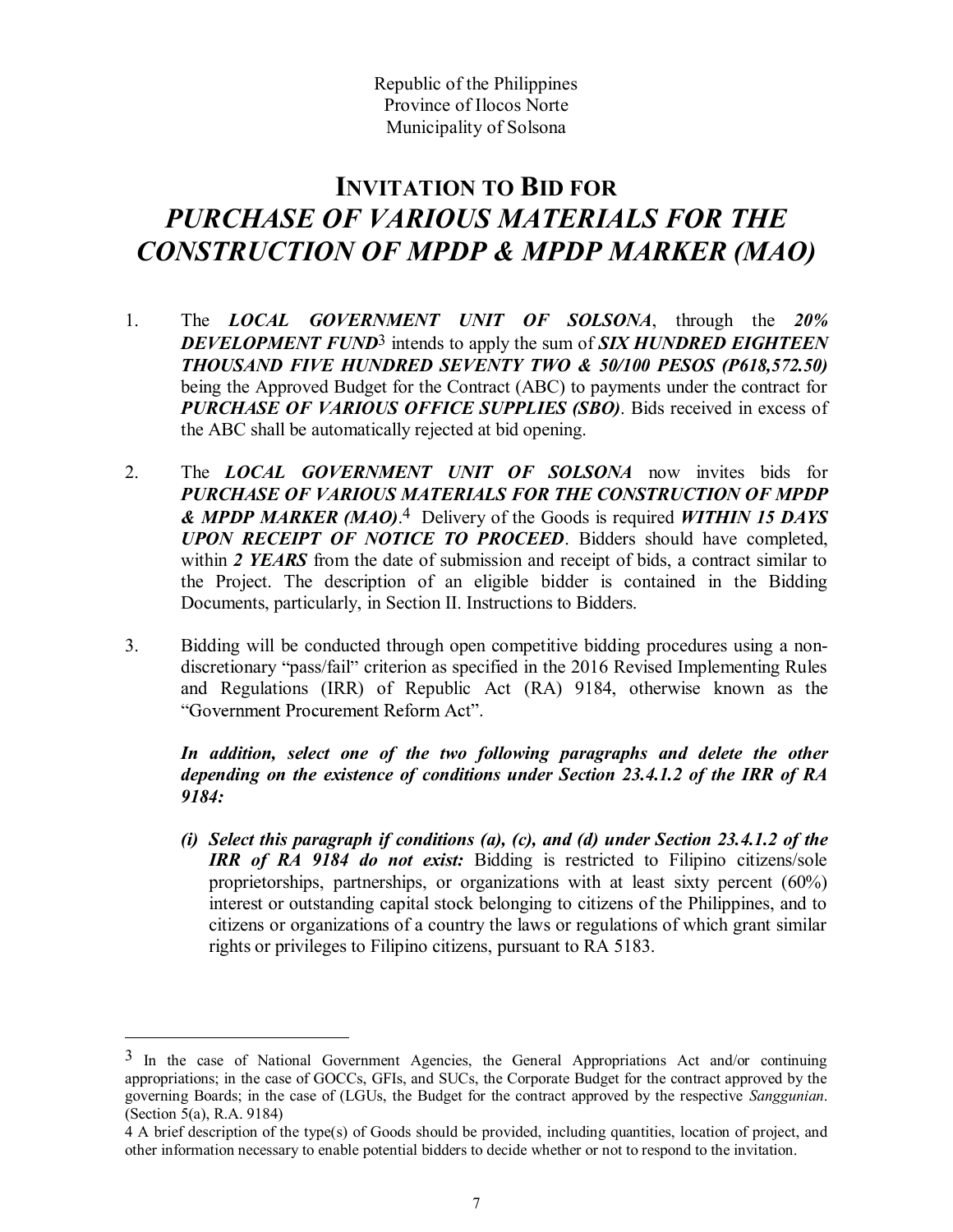- (ii) Select this paragraph if condition (a), (c), or (d) under Section 23.4.1.2 of the IRR<br>of RA 9184 exists: Bidding is open to all interested bidders, whether local or<br>foreign, subject to the conditions for eligibility of RA 9184 exists: Bidding is open to all interested bidders, whether local or foreign, subject to the conditions for eligibility provided in the IRR of RA 9184.
- 4. Interested bidders may obtain further information from BAC SECRETARIAT OF **THE PROCURING ENTITY** and inspect the Bidding Documents at the address given below during  $8:00AM - 5:00PM$ , MONDAY - FRIDAY.
- 5. A complete set of Bidding Documents may be acquired by interested Bidders on (ii) Select this paragraph if condition (a), (c), or (d) under Section 23.4.1.2 of the IRR of RA 9184 exists: Bidding is open to all interested bidders, whether local or foreign, subject to the conditions for eligibility the applicable fee for the Bidding Documents, pursuant to the latest Guidelines issued by the GPPB, in the amount of FIVE HUNDRED PESOS (P500.00) Note: For lot procurement, the maximum fee for the Bidding Documents for each lot shall be based on its ABC, in accordance with the Guidelines issued by the GPPB; provided that the total fees for the Bidding Documents of all lots shall not exceed the maximum fee prescribed in the Guidelines for the sum of the ABC of all lots.}. by the GPPB, in the amount of **FIVE HUNDRED PESOS** (P500.00) Note: For lot the procurement, the maximum fee for the Bidding Documents for each lot shall be based on its ABC, in accordance with the Guidelines issued by the

It may also be downloaded free of charge from the website of the Philippine Government Electronic Procurement System (PhilGEPS) and the website of the Procuring Entity, provided that Bidders shall pay the applicable fee for the Bidding Documents not later than the submission of their bids.

- 6. The *LOCAL GOVERNMENT UNIT OF SOLSONA* will hold a Pre-Bid Conference<sup>5</sup> on *N/A* at *N/A*, which shall be open to prospective bidders.
- 7. Bids must be duly received by the BAC Secretariat at the address below on or before **JANUARY 21, 2021, 9:30 AM.** All Bids must be accompanied by a bid security in any of the acceptable forms and in the amount stated in ITB Clause 18.

CHAIRPERSON, SOLSONA, ILOCOS NORTE. Bids will be opened in the presence of the bidders' representatives who choose to attend at the address below. Late bids shall not be accepted.

- 8. [Insert such other necessary information deemed relevant by the Procuring Entity]
- 9. The LOCAL GOVERNMENT UNIT OF SOLSONA reserves the right to reject any and all bids, declare a failure of bidding, or not award the contract at any time prior to contract award in accordance with Section 41 of RA 9184 and its IRR, without thereby incurring any liability to the affected bidder or bidders.
- 10. For further information, please refer to:

Minette Joy D. Vicente BAC Secretariat Solsona, Ilocos Norte

 $\overline{a}$ 

 $5$ May be deleted in case the ABC is less than One Million Pesos (PhP1,000,000) where the Procuring Entity may not hold a Pre-Bid Conference.